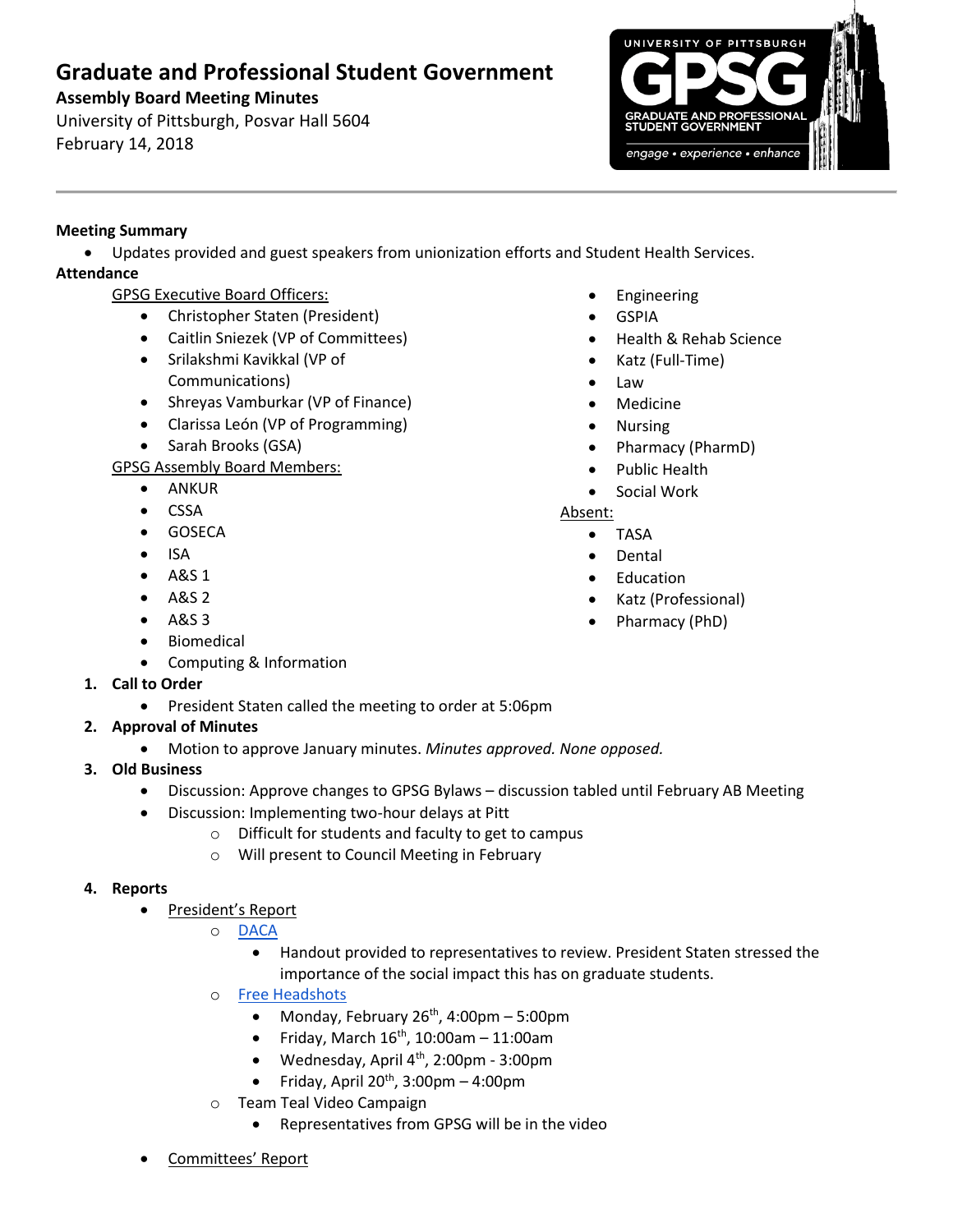- o Proposed changes to GPSG Bylaws
	- Change in language around communication requirements.
	- Change to the attendance policy for AB and EB members.
- Communications' Report
	- o GPSG is live on LinkedIn now. Follow the page and add it to your profiles: <https://www.linkedin.com/company/pittgpsg/>
	- o AB Student Leader Spotlight
		- Be featured on our Facebook page[: http://bit.ly/GPSGspotlight](http://bit.ly/GPSGspotlight)
	- o TEDxUniversityofPittsburgh
		- Salon 1 on February  $4<sup>th</sup>$  was a success!
			- a. Mindfulness of Care in Our Lives Clark Chilson, Associate Professor in the Department of Religious Studies at the University of Pittsburgh
		- Salon 2 is in the works, with a tentative date of February  $24^{\text{th}}$ . More information to follow
		- Do you have any idea worth spreading or a speaker you think the TEDxUniversityofPittsburgh team needs to know about? Submit your ideas here:
			- a. <https://goo.gl/1dDZq>
			- b. <https://goo.gl/PPcCig>
- Finance's Report
	- o GPSG Financial Report
		- GPSG and GSA's expenses
		- January Travel Grants
		- Supplemental Funding
- Programming's Report
	- o Pirates game April 7<sup>th</sup>
	- o Event with CMU, Happy Hour mixer mid/later March
	- o Spring Fling late April
	- $\circ$  Rowhouse Movie Night March 17<sup>th</sup>
	- o **Pitt Arts:** Moby Dick Sat. Mar. 17 8:00 PM Pittsburgh Opera
	- o **Pitt Arts:** Spring Flower Show & Tour Sat. Mar. 31st at 1:00 PM Phipps Conservatory
	- o Interdisciplinary Event in the works
- Executive Administrator's Report
	- o 2018 Leadership & Service Awards
		- Application Deadline in 2 days February  $16<sup>th</sup>$
		- Award Ceremony will take place March 14<sup>th</sup> at 4:30pm, prior to the start of the March AB Meeting. *All AB representatives are expected to attend in support of award recipients.*
	- 2018 GPSG Executive Board Elections
		- Call for candidates February  $15 -$  March  $8 -$  will be sending out all information to you tonight
		- Candidate Information Session February 23 $rd$  at 12:00pm
	- o Hiring for 2018 2019 Executive Administrator
		- Accepting applications February  $20$  March 13
- Assembly Board Member Reports
	- o *Arts & Sciences*
		- Committee on Diversity and Inclusion Resource Fair
			- a. February  $28<sup>th</sup>$ , 12:00pm 4:00pm, WPU Ballroom
	- o *Biomedical*
		- No report
	- o *Dental Medicine*
		- No report
	- o *Education*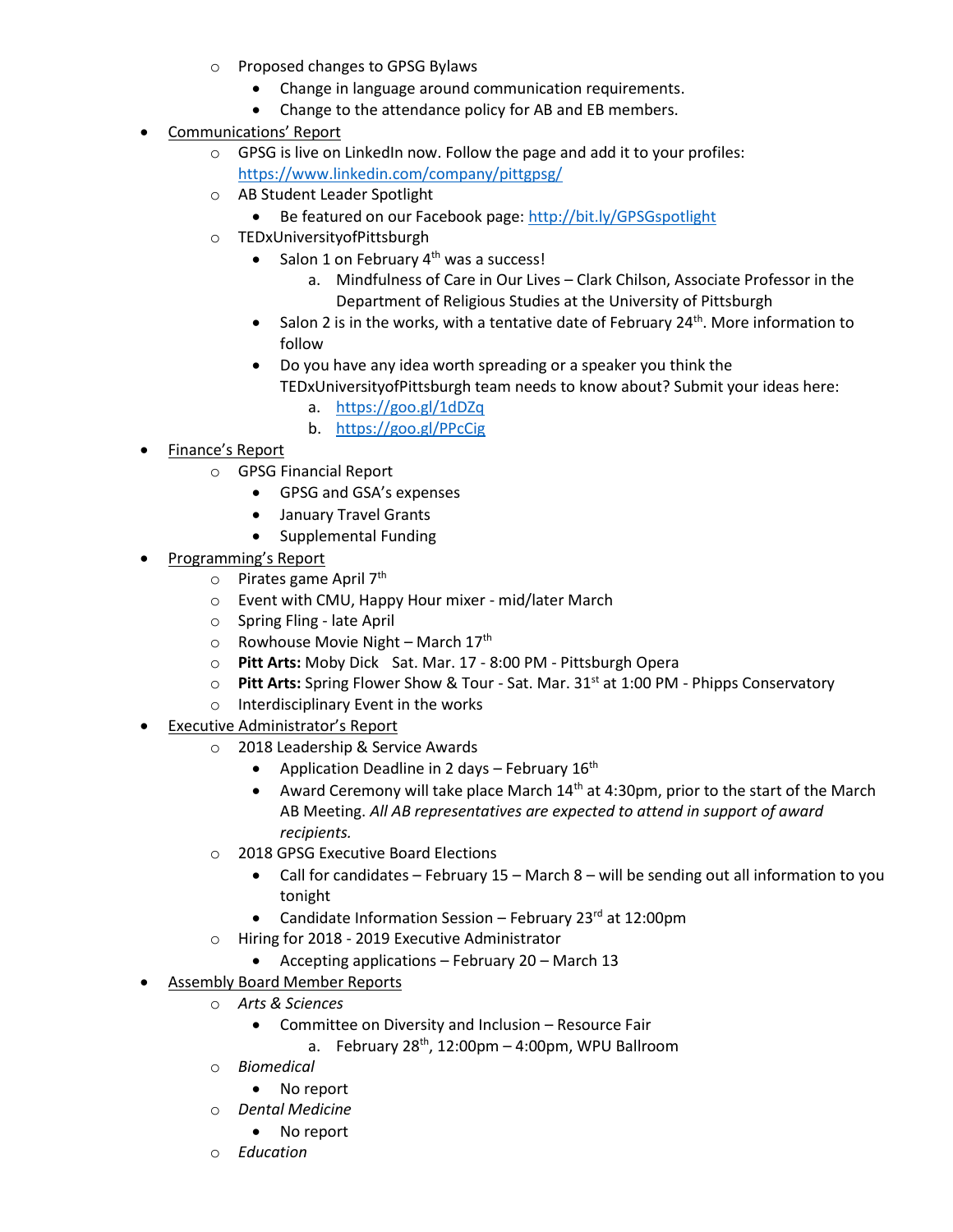- No report
- o *Engineering*
	- Sent survey out to collect testimonials from graduate students for the grad recruiter
		- a. EGSO t-shirts as prizes
		- b. 62 responses so far
	- Our elections process has begun
	- Continuing communication with students regarding Unionization voting at Pitt
- o *GSPIA*
	- No report
- o *School of Computing & Information*
	- New series of student organized research talks regarding computations.
- o *Katz (Full Time)*
	- No report
- o *Katz (Part Time)*
	- No report
- o *Law*
	- Mental Health Matters, February  $22^{nd}$ ,  $12:30$ pm  $1:30$ pm
- o *Medicine*
	- No report
- o *Nursing* 
	- No report
- o *Pharmacy (PharmD)*
	- No report
- o *Pharmacy (PhD)*
	- No report
- o *Public Health*
	- No report
- o *School of Health & Rehabilitation Sciences*
	- No report
- o *Social Work*
	- No report
- o *ANKUR* 
	- No report
- o *CSSA* 
	- Spring Festival, February  $16<sup>th</sup>$
- o *ISA* 
	- No report
- o *GOSECA*
	- No report
- o *TASA*
	- No report

#### **5. Committee Reports**

- See full reports on website [\(www.gpsg.pitt.edu\)](http://www.gpsg.pitt.edu/)
- **6. New Business**
	- Discussion: Approve changes to GPSG Bylaws
- **7. Guest Speakers**
	- Marian Vanek, Direct of Health Services
	- Graduate Student Union Representative
- **8. Announcements** 
	- Christina Ong, PhD Student, Department of Sociology
		- o Will be joining us for the remainder of the semester to observe GSPG AB Meetings